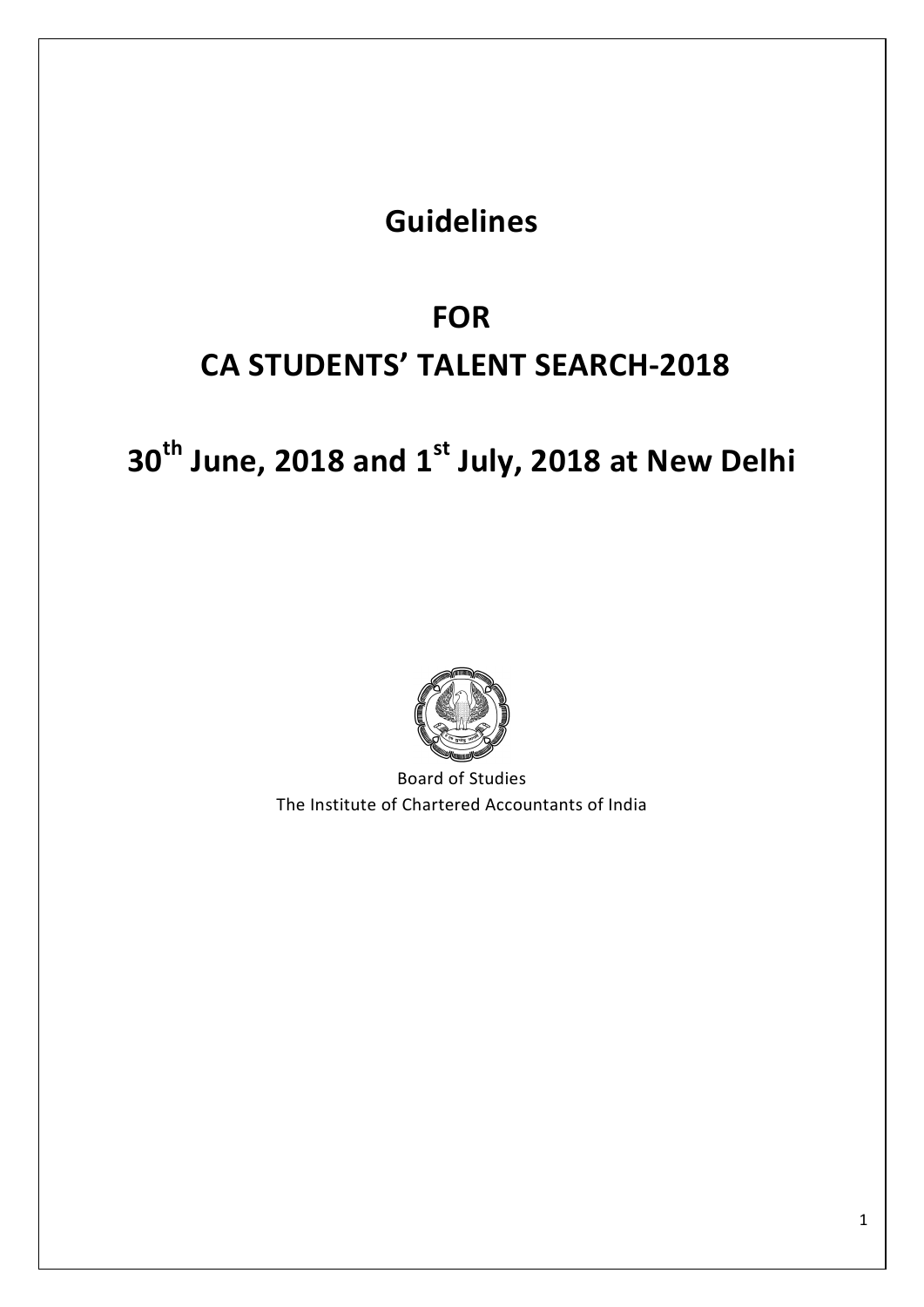# **Objective**

The Institute since its inception has been imparting education to students pursuing Chartered Accountancy course through distance education mode across the country in a consistent manner which equips them with sound technical knowledge. For grooming them as all-round professionals, it has been felt that special efforts and vision need to put in to improve their communication and presentation skills and extracurricular activities for overall development of their personality. Based on aforestated background, it has been decided to organize CA Students Talent Search 2018 with various activities such as Quiz, Elocution, Instrumental Music and Nukkad Drama.

# **Structure of the Contest:**

This year, the Board has decided that under the banner of "CA Students' Talent Search-2018" the following four contests would be organized:

- 1. Quiz
- 2. Elocution
- 3. Instrument music (any kind of )
- 4. Nukkad Drama

The Student Talents would be organized in three stages i.e. Branch, Regional and last at National level.

- The Branch level contests to be completed by  $31<sup>st</sup>$  May, 2018.
- The Regional level contest to be completed by 10th June.
- The National Level contest will take place on  $30^{th}$  June and  $1^{st}$  July, 2018

At first level, these activities will be organized at the Branch level and the winners of branch level would contest at Regional level and finally the winners of Regional levels will contest in the Grand Finale at National Level for each activity.

The contestants for Grand Finale of Elocution contests would be invited one day prior to the event for grooming in various aspects so that they can perform and showcase their talent well during the final Contest.

# **Students' Eligibility:**

Students registered for Final Course and are undergoing articleship and students registered for Intermediate (Integrated Professional Competence) / Intermediate Course are eligible to participate in these contests. Thus, students who have completed articleship are not eligible to participate.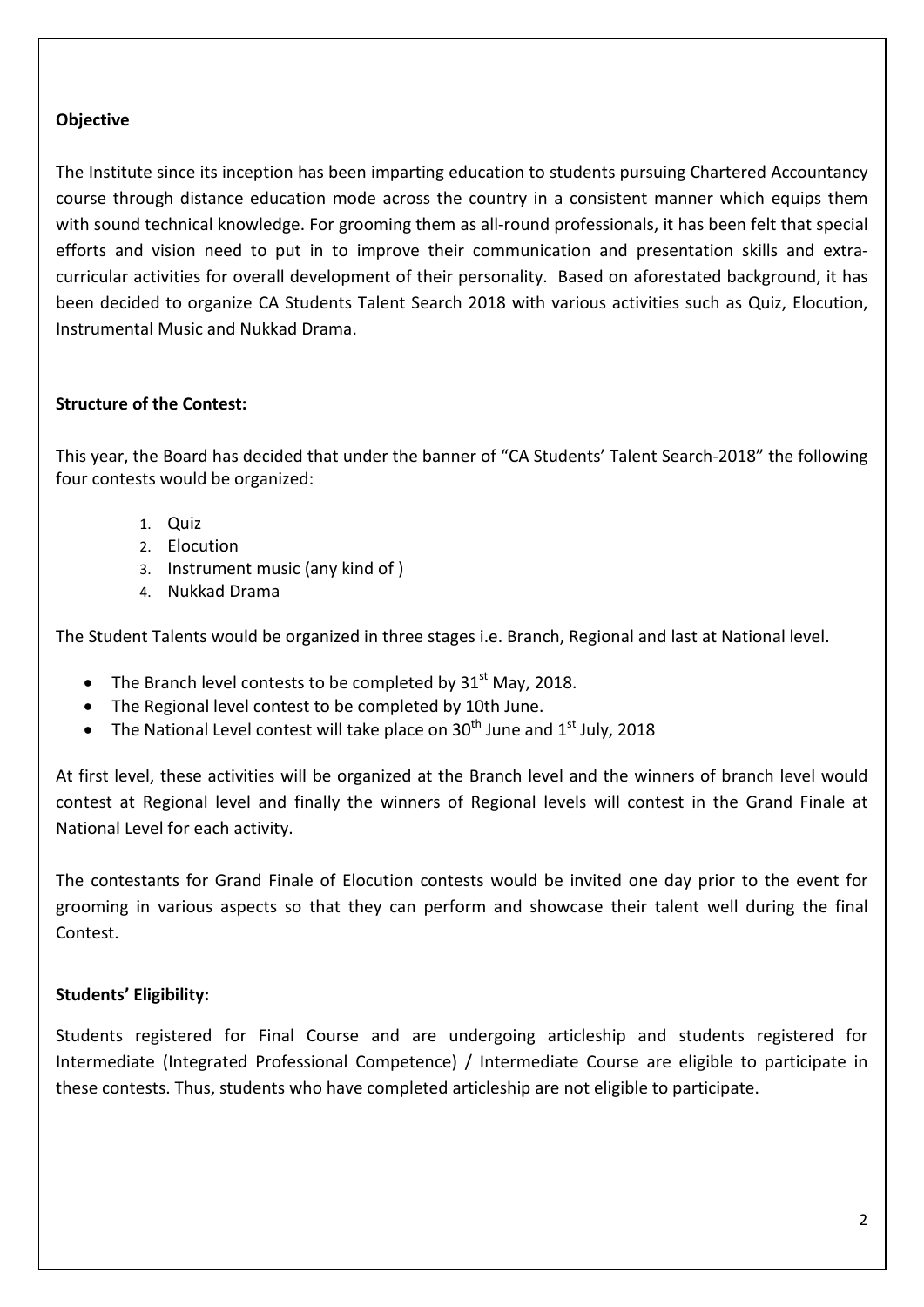#### **DRAFT GUIDELINES FOR BRANCHES AND REGIONAL COUNCILS**

**Announcement of Event:** Event will be announced 20 days prior to the date of the event. Branches and Regional Councils should take appropriate steps to organize the contest with maximum possible participation by bringing the details of this competition to the attention of the students and encourage them to participate in the same.

# **Timelines and Activities:** As defined above

#### **A. Elocution contest**

#### **Medium:** English

**Topics:** A list of topics/subjects for the Contest will be provided by the Board of Studies for Branch Level. For the Regional Level Contest, topics will be selected by the Regions only. Each contestant has to submit the topic on which he / she will be speaking, out of the list of topics, at least half an hour before the commencement of the contest. The Board reserves the right to accept or reject the topic.

#### **Number of winners at Branch Level:**

From Branches, the number of contestants selected for Regional Level Contest would depend upon the membership strength (as on April 1st every year) of the Branch and is as below:

Branches having less than 750 members 1 winner

Branches having more than 750 members 2 winners

For this purpose, the Regional Offices in Mumbai, Chennai, Kolkata, Kanpur and Delhi will also be treated as Branches and two winners will be selected.

# **Number of winners at Regional Level:**

4 students from each region will be selected to participate at National Level.

# **Rules of the contest at National Level (also applicable to Branches and Regional Councils):**

Two Rounds will be organised as –

- Preliminary Round Presentation by the contestants. Each Contestant shall be given 10 minutes time for their presentation. Students may prepare their PPTs. One question may be posed to each contestant related to their topic. Based on their presentation, best 10 contestants will move to Round 2 out of total 20 students.
- $2^{nd}$  Round- 2-3 questions to be posed to each contestant and best 5 will be selected on 30<sup>th</sup> June, 2018.
- $3<sup>rd</sup>$  Round The Final round will be organised on 1<sup>st</sup> July, 2018 during CA Day Function at Vigyan Bhawan, New Delhi. Five minute presentation will be made by each of the 5 contestants and one question will be posed to each contestant and based on their answers, best 3 winners of Elocution Contests will be selected.

In addition, 1st two winners of Elocution contest will participate in SAFA Elocution Contest.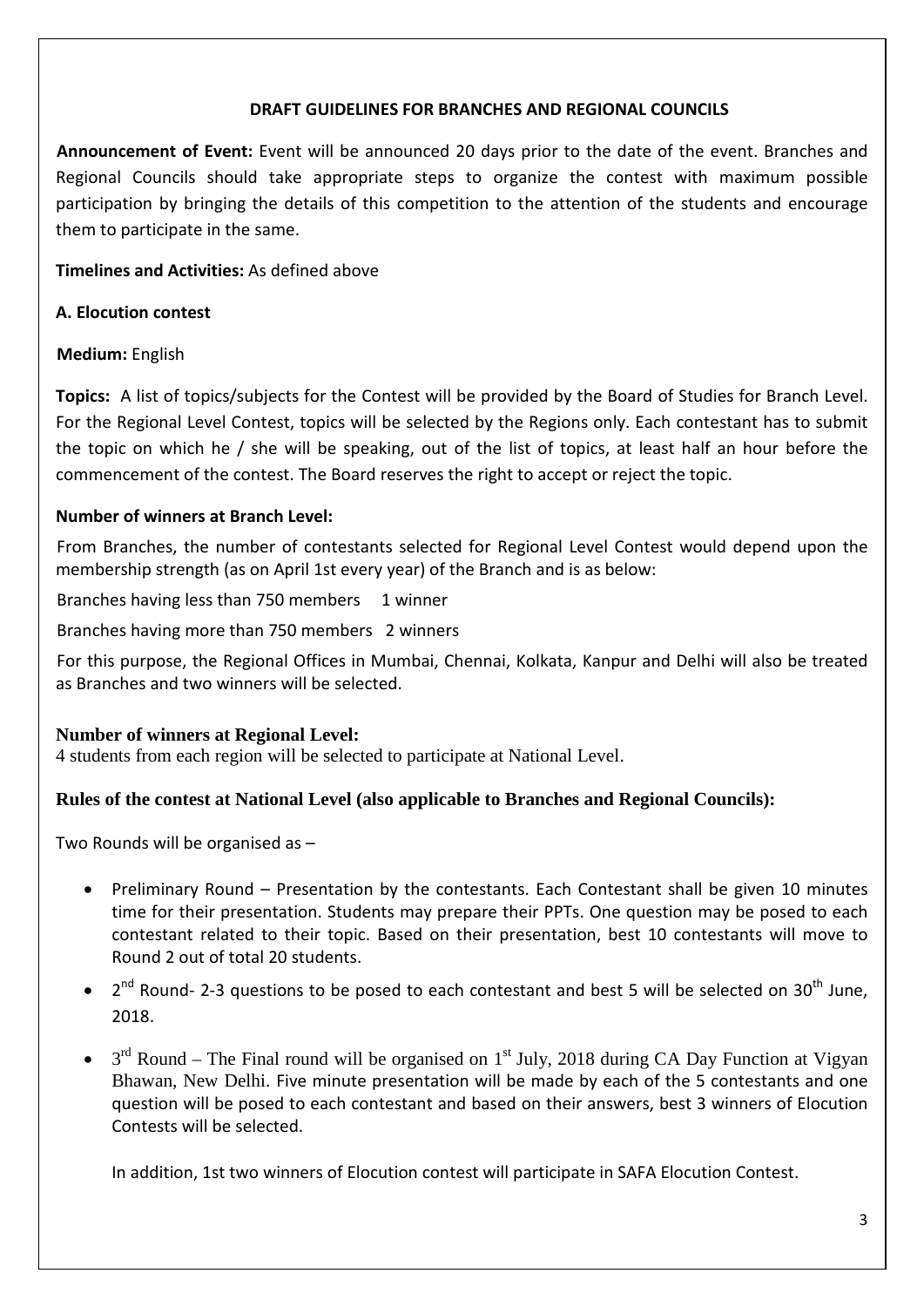**Criteria for evaluation of performance:** Evaluation will be based on the coverage of the subject matter, language command, capacity to engage the audience etc.

The following criteria may be taken into account while evaluating the performance of the participants:

| 1. Lucidity of language                                                                                        | 10 marks  |
|----------------------------------------------------------------------------------------------------------------|-----------|
| 2. Style of delivery                                                                                           | 10 marks  |
| 3. Capacity to engage the attention of the audience                                                            | 10 marks  |
| 4. Precision of expression                                                                                     | 10 marks  |
| 5. Depth of coverage of the subject matter including<br>reference to latest developments in the concerned area | 50 marks  |
| 6. Adherence to time limit                                                                                     | 10 marks  |
| Total                                                                                                          | 100 marks |

A three-member panel of judges will evaluate the performance of the contestants. Decision of the judges will be final. Judge (at levels of the competition) should not be a person whose articled assistant/relative or the articled assistant/relative of his/her partner is a participant in the Contest.

#### **B. Quiz contest**

#### **Number of winners at Branch Level:**

One team, comprising of 2 students, will be selected at Branch Level and will contest at Regional Level.

#### **Number of winners at Regional Level:**

One team, comprising of 2 students, will be selected at Regional level and will contest at Grand Finale.

#### **National Level:**

Out of total 5 teams, best team will be declared winner on 30<sup>th</sup> June, 2018. In addition, winner team of Quiz will participate in SAFA Quiz Contest.

# **Rules of Contest:**

- (i) Medium of questions in Quiz Contest would be English. However, if any participant wants to speak in Hindi, the option will be given.
- (ii) There can be a maximum of 5 teams, each team consisting of two students. If there are more participants the 5 teams have to be selected by a process of elimination.

(iii) There will be eight rounds of Quiz Contest covering the following areas:

- **Accounting**
- Auditing
- Corporate Laws
- Taxation Direct and Indirect
- Costing/Management Accounting/Financial Management
- Information Technology
- **Economics**
- General Awareness

Additionally, there will be a Rapid-Fire Round.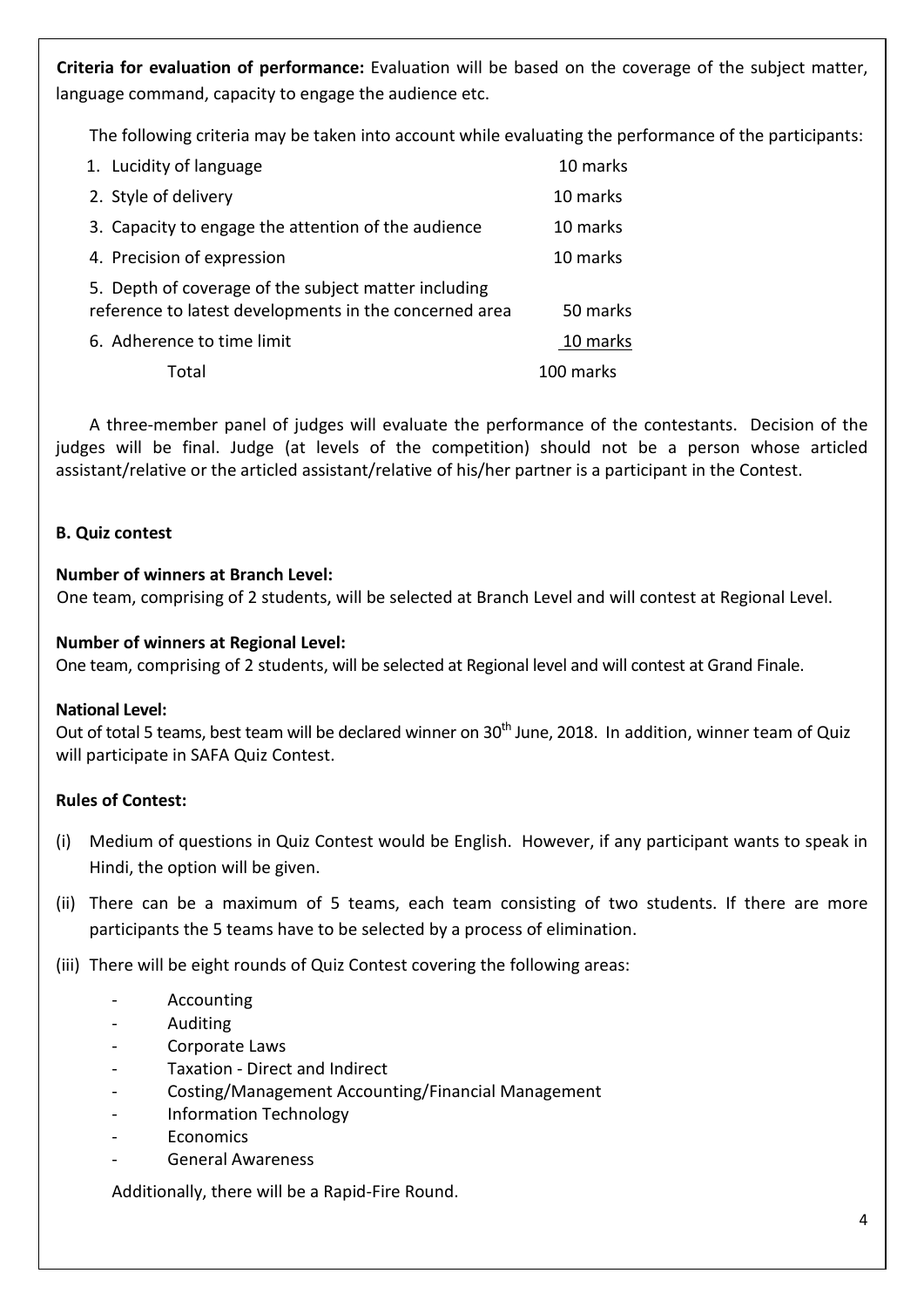- (iv) Three questions will be asked in each round to each team. The students will be given 60 seconds for answering each of the questions.
- (v) In each round, the questions will be addressed turn-by-turn to each team. For example, Q. No. 1 will be addressed to Team A. If Team A answers the question correctly, then Q. No. 2 will be addressed to Team B. If Team A does not answer Question No.1 correctly, the question will pass on to Team B. A question will pass once and there will be no subsequent passing. As usual, the Question No. 2 will be addressed to Team B, the Question No. 3 will be addressed to Team C and so on.
- (vi) At the end, there shall be a **Rapid Fire Round** in which five questions will be addressed to each team. Each team will be given one minute to answer all the five questions instantaneously. Students may choose not to answer a question. There will be no passing in Rapid Fire Round.
- (vii) Each question shall carry 5 marks. 2 marks shall be awarded for questions which have been passed.
- (viii) Appropriate Computer software may be used to manage Quiz, record time and performance of each team. Manual systems may also be used wherein the Quiz Master may use stop clock for the purpose of recording time.

(ix) The Quiz Contest may be conducted by a professional Quiz Master. However, the Quiz Master should not be a person whose articled assistant/relative of the articled assistant/relative of his/her partner is a participant in the Contest.

# **C. Instrumental Music (any kind of)**

Music is much more than mere entertainment. For many, music is like a constant companion. It brings immense joy, helps in overcoming stress during difficult times. Accordingly, Instrumental Music has been included one amongst four activities for CA Students Talent Search 2018.

# **Number of winners at Branch Level:**

From Branches, the number of contestants selected for Regional Level Contest would depend upon the membership strength (as on April 1st every year) of the Branch and is as below:

Branches having less than 750 members 1 winner

Branches having more than 750 members 2 winners

For this purpose, the Regional Offices in Mumbai, Chennai, Kolkata, Kanpur and Delhi will also be treated as Branches and two winners will be selected.

# **Number of winners at Regional Level:**

Two students will be selected from each Region for contesting at Grand Finale.

#### **National Level:**

Out of total 10 students best 3 students will be selected as a winner on 30<sup>th</sup> June, 2018.

# **Performance & Duration:**

1. It will be a solo performance of 10 minutes by each participant.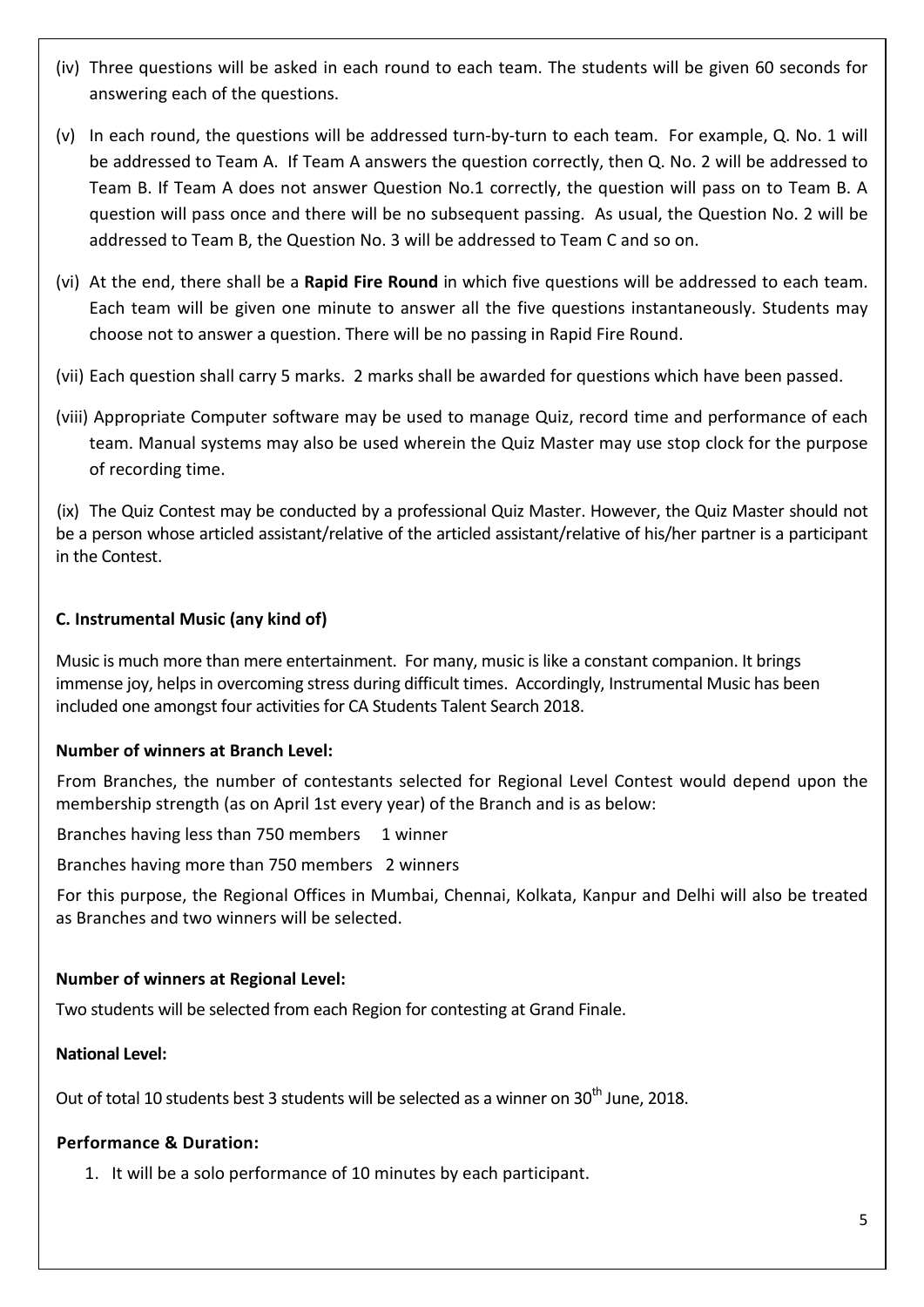- 2. Participants will bring his / her own instrument. This includes Casio, Tabla, Keyboard, Piano, harmonium, Guitar, Violin etc.
- 3. ICAI will only provide the platform for performance and the student has to bear the cost of instrument etc.
- 4. Nominal participation fee may be charged from students at Branch Level.
- 5. Decision of the judges will be final.

#### **D. Nukkad Drama**

Nukkad Drama competition would be one of the major attractions of audience and this will enable the students to unveil their hidden talent and add colour to their act of speaking, character creation, emotional awareness, etc.

#### **Number of winners at Branch Level:**

One team, comprising of maximum 5-6 students, will be selected at Branch Level and will contest at Regional Level.

#### **Number of winners at Regional Level:**

One team, comprising of maximum 5-6 students, will be selected at Regional level and will contest at Grand Finale.

#### **National Level:**

Out of total 5 teams, best 3 teams will be selected as winners on  $30<sup>th</sup>$  June, 2018.

#### **Performance & Duration:**

- 1. It will be a team performance on any topic related to Chartered Accountancy Profession/curriculum.
- 2. Each team will be given 10 minutes time for their performance.
- 3. Medium of language for Nukkad Drama will be English, Hindi or both.
- 4. Negative marking will be done for the performances which are not completed within stipulated time frame.
- 5. Participants will bring their own dress, accessories, etc.
- 6. ICAI will only provide the platform for performance and the students have to bear the cost of dress, accessories, etc.
- 7. Nominal participation fee can be charged from students at Branch Level.
- 8. Decision of the judges will be final.

# **Common Guidelines for Branches and Regional Councils**

#### **Number of winners:**

Winners at Branch level as elaborated above will participate at Regional level contests. Four winners of Elocution, two winners of Instrumental Music, one team of Nukkad Drama and winner teams of Quiz contest from each region will participate in the Finale of National Level CA Students' Talent Search 2018 at New Delhi on  $30<sup>th</sup>$  June, 2018 and  $1<sup>st</sup>$  July, 2018.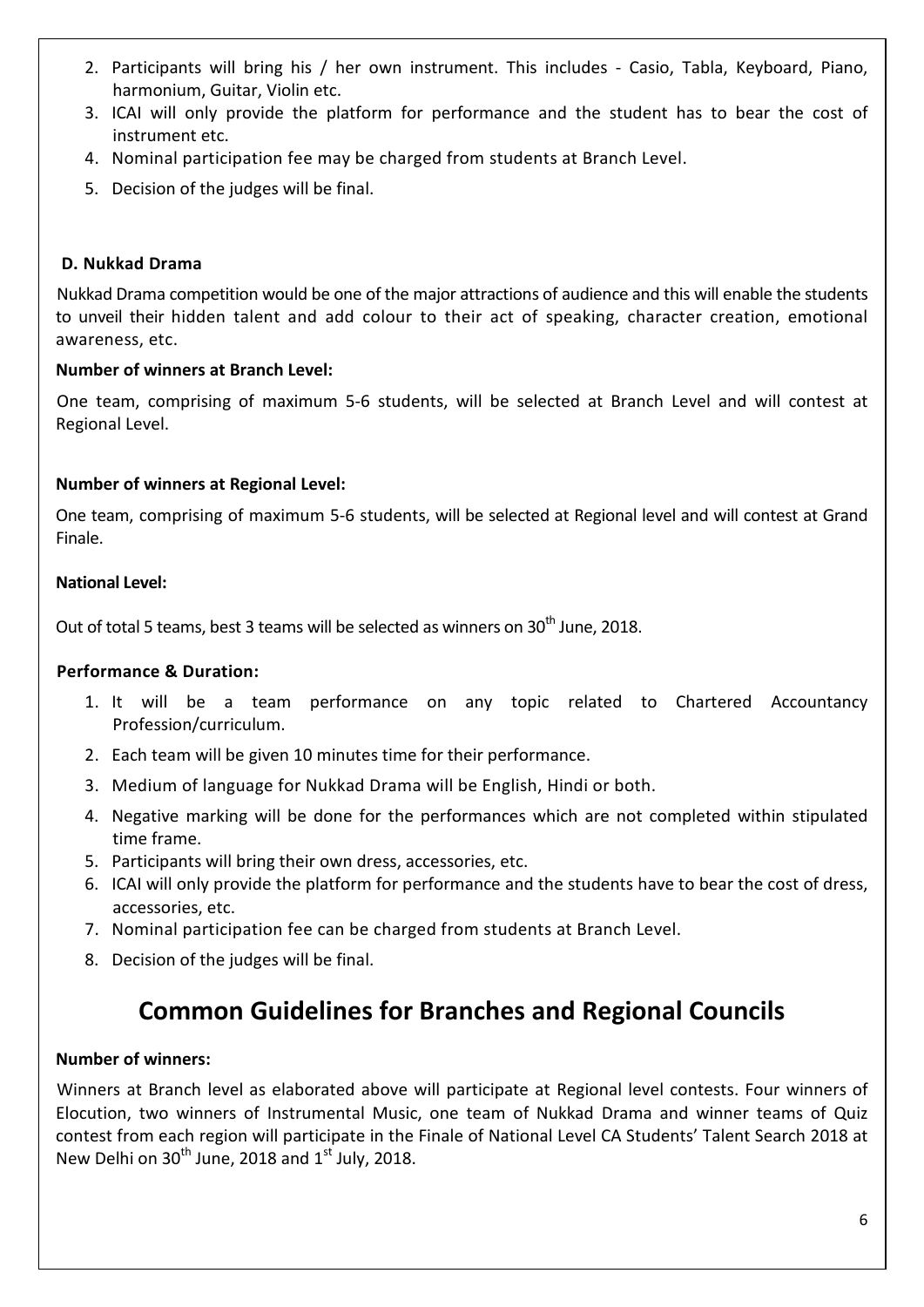# **Prizes and certificates at Branch and Regional Level:**

Prizes and Certificates would be awarded to the winners of the Branch Level, Regional Level. The certificates will be signed by the Chairman and Secretary for Branch Level Contests and by the Chairman, Regional Council and the Chairman, Students' Association of Regional Council for the Regional Level Contests

# **Admissible Grant for Branches and Regional Councils:**

This will be two-day event for organizing all the four contests i.e. Quiz, Elocution, Instrumental Music and Nukkad Drama and the Branches and Regional Councils will be reimbursed Rs. 50,000 / Actual deficit, whichever is less for organizing all the four contests.

**Reimbursement of Grant:** The grant for organizing these Contests shall be released on the basis of claim duly signed by Chairman of the Branch/Chairman of the Branch of the Students' Association in the prescribed format together with audited Statement of Income and Expenditure as per earlier practice.

# **Reimbursement of Expenses incurred by the contestants for participating in Regional Level:**

All participants of Elocution Contest at the Regional Level will be reimbursed to and fro first class or 2 Tier AC railway fare by the shortest route (including service tax paid) or airfare by any airline, whichever is less. There would be no restriction for travel by Rajdhani and Shatabadi trains.

They would also be paid an allowance @ Rs. 1,500/- per day for boarding, lodging and conveyance, up to a maximum of five days to meet the daily and incidental expenses subject to actual number of days spent from the commencement of the journey till the end of the journey, including travel time.

Accommodation: Students have to make their own arrangements for their stay at the place of the Contest. Wherever possible, the Regional Office may arrange reasonable accommodation for the participants at economical rates and will be deducted from eligible amount of DA.

# **NATIONAL LEVEL:**

# **Grand Finale of National Level CA Students' Talent Search 2018**

Four winners of Elocution contest, two winners of Instrumental Music contest, one team of Nukkad Drama and winner teams of Quiz contest from each region will participate in the Grand Finale of National Level CA Students' Talent Search 2018 at New Delhi on 30<sup>th</sup> June, 2018 and 1<sup>st</sup> July, 2018.

# **Elocution Contest:**

At National Level, the contestants of elocution contests can choose topics of their choice and communicate to Board of Studies. However, the final allotment of topics will be decided by the Board of Studies.

# **Structure of the event:**

- 1. Quiz Contest will be held at 9:30AM onwards on  $30<sup>th</sup>$  June, 2018.
- 2. Elocution Contest would be held on  $30<sup>th</sup>$  June, 2018 and  $1<sup>st</sup>$  July, 2018.
- 3. Instrument music contest would be held in the afternoon of  $30<sup>th</sup>$  June, 2018.
- 4. Nukkad Drama contest would be held in the afternoon of  $30<sup>th</sup>$  June, 2018.